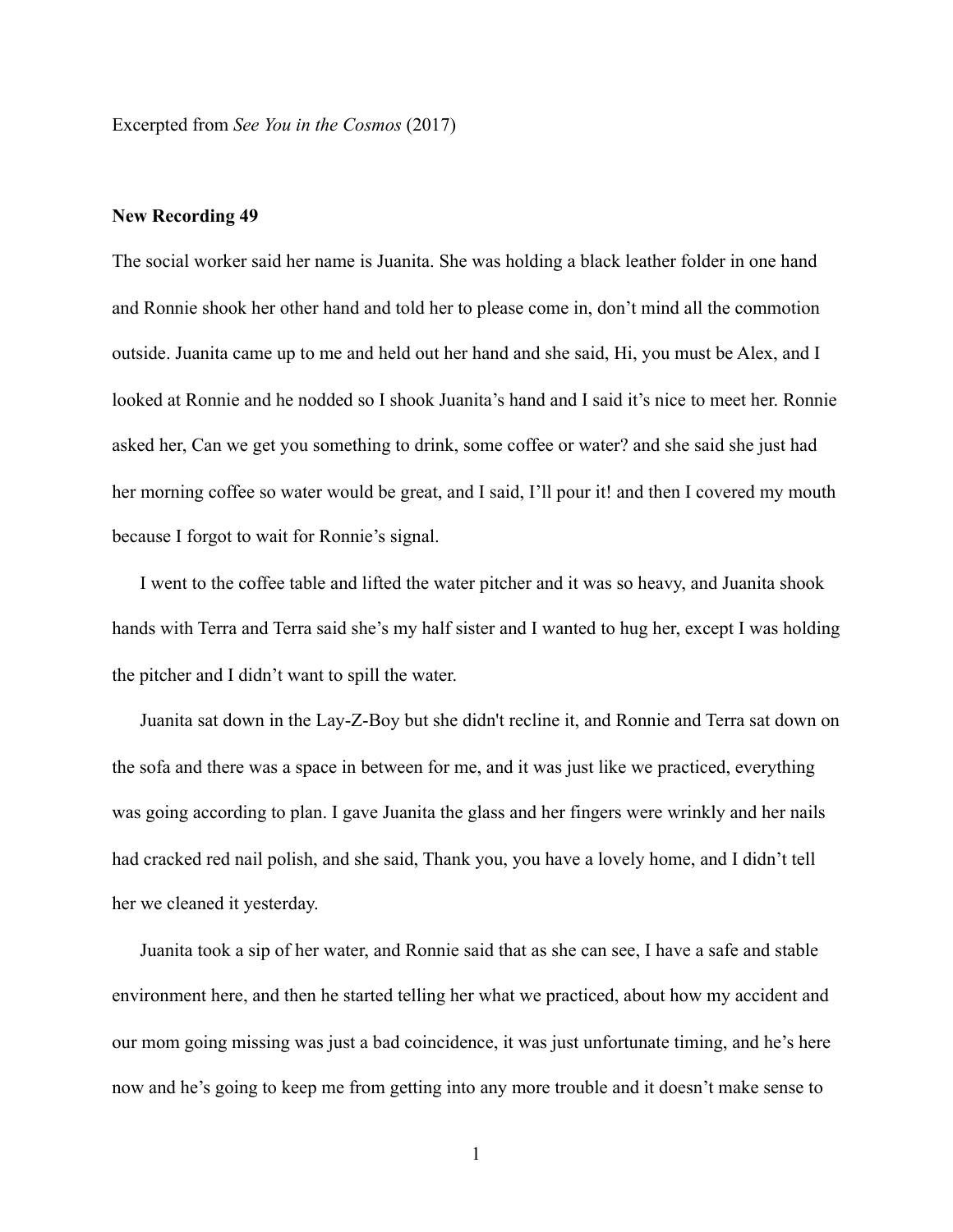remove me from his care. But before he could finish saying everything Juanita put up her hand that wasn't holding the water and she said, Don't worry, I'm not here to break up your family.

 I thought, Whew, that's a relief! and I looked at Ronnie, and him and Terra looked at each other and I could tell they were thinking the same thing. But I could tell they were thinking something else too. And then Ronnie looked at Juanita again and he said, That's great, I guess there's not much else to discuss?

 Juanita put down her water and she opened her leather folder, and inside the folder was her iPad. She opened some stuff on the iPad and she said she's glad we're all finally meeting in person, and then she started telling us all the things she knows about us. She said she knows that my mom lost her job a few years ago and lost her driver's license too. She said she knows that Ronnie moved to LA after college to be a sports agent and that he was in Detroit recently for work, and that I went to a rocket festival in New Mexico by myself and I have a dog named Carl Sagan after my all-time hero. She said sometimes I go on the roof of my house to see where my mom goes on her walks, and that's what I was doing when I had my accident and Terra took me to the hospital. Ronnie asked her how does she know all that and she said she's been talking to my teachers and counselor and our neighbors, and my mom's doctors and my doctors and she found Ronnie's profile on his company's website and talked to someone from his work too, and this morning she came across a news article about a Golden iPod.

 And then Ronnie wasn't saying what we practiced anymore. He was telling her the stuff we talked about a couple of days ago, about how I'm going to go live with him in LA for now and then we're going to move our mom there too and sell the house, and if we need to we'll find her a behavioral health hospital there and he'll become my legal guardian and a lot of other stuff that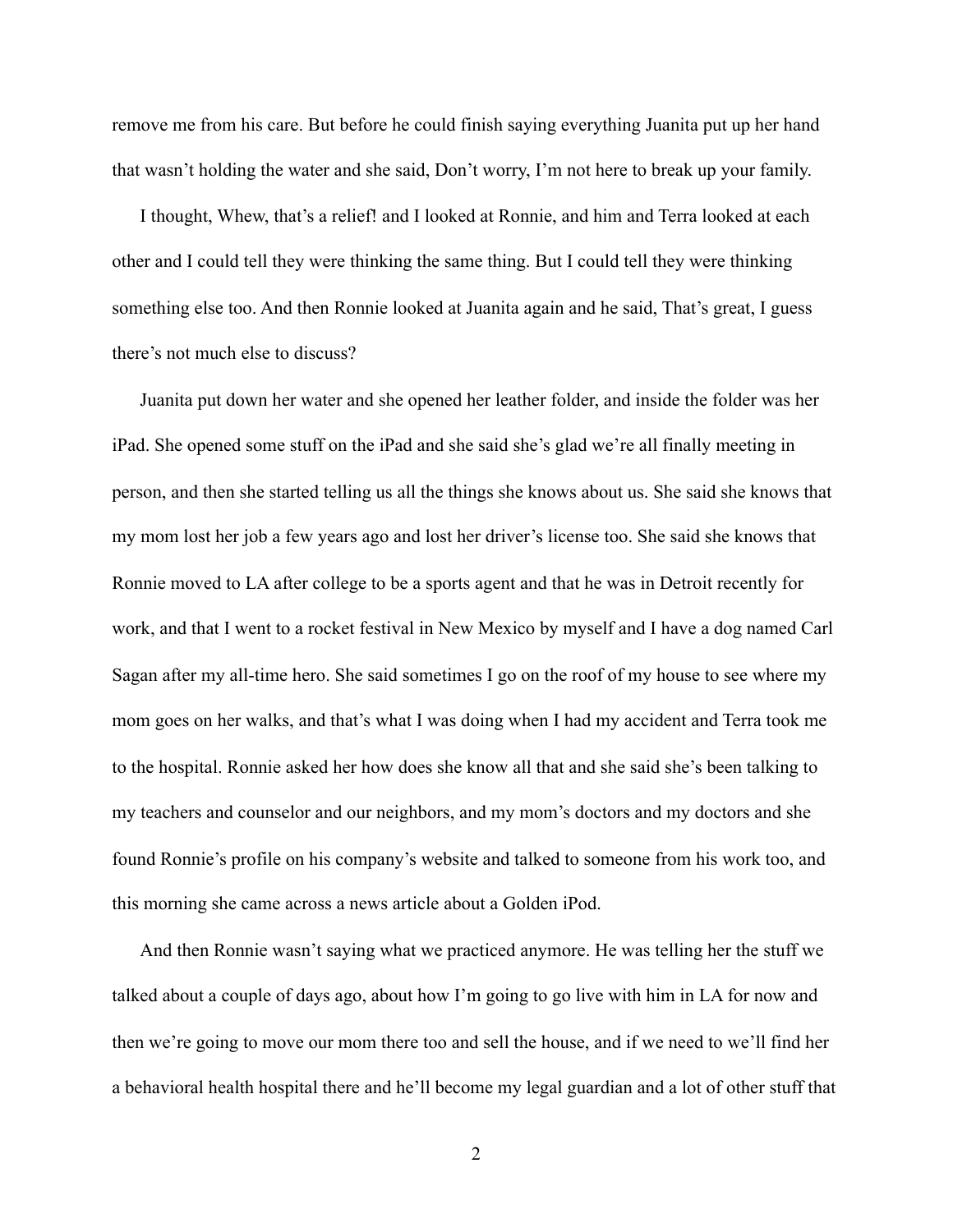we didn't even talk about! Ronnie said, He's here now, isn't he? Isn't that what matters? and I looked at Terra and she looked at me, and Juanita said, Yes, that matters, and again, I'm not here to break apart your family.

 Juanita said it's good that Ronnie's thinking about the future, that's what she's here to help us do, she's on our side, but it makes things harder if we leave the state. She asked Ronnie do we have relatives or close family friends in Colorado that I can stay with, and Ronnie said we don't, and Terra said what's the difference between me staying with relatives in Colorado and me staying with Ronnie in LA, because either way I'm in a different home. And Juanita told us to think about what our mom might want once she's better, once she's out of the hospital.

 Ronnie looked down at the pitcher of water, and I thought that our mom would probably want to go someplace familiar, someplace where she already knows the channel numbers for her favorite shows and where everything is in the cupboards. Someplace she can go for walks but where there's someone to make sure she doesn't walk too far. And someplace where I am and Ronnie is, and where there are pictures of all of us and my dad on the wall in her room. She'd probably want to come home, just like I wanted to come home.

 Juanita asked Ronnie is there some way he can keep doing his job from here in Colorado, and Ronnie still didn't say anything, he picked up his phone from the table but not because he got a call or text or anything, just to hold it in his hand. And then Juanita was saying a lot of other stuff but I wasn't paying attention because I was watching Ronnie, and Ronnie kept staring at the water pitcher, and his hand that was holding the phone was turning white.

 Then it got really quiet all of a sudden. And I noticed that Juanita had stopped talking, and she was looking at the potted plant in the corner of the room, and Terra was looking at Ronnie,

3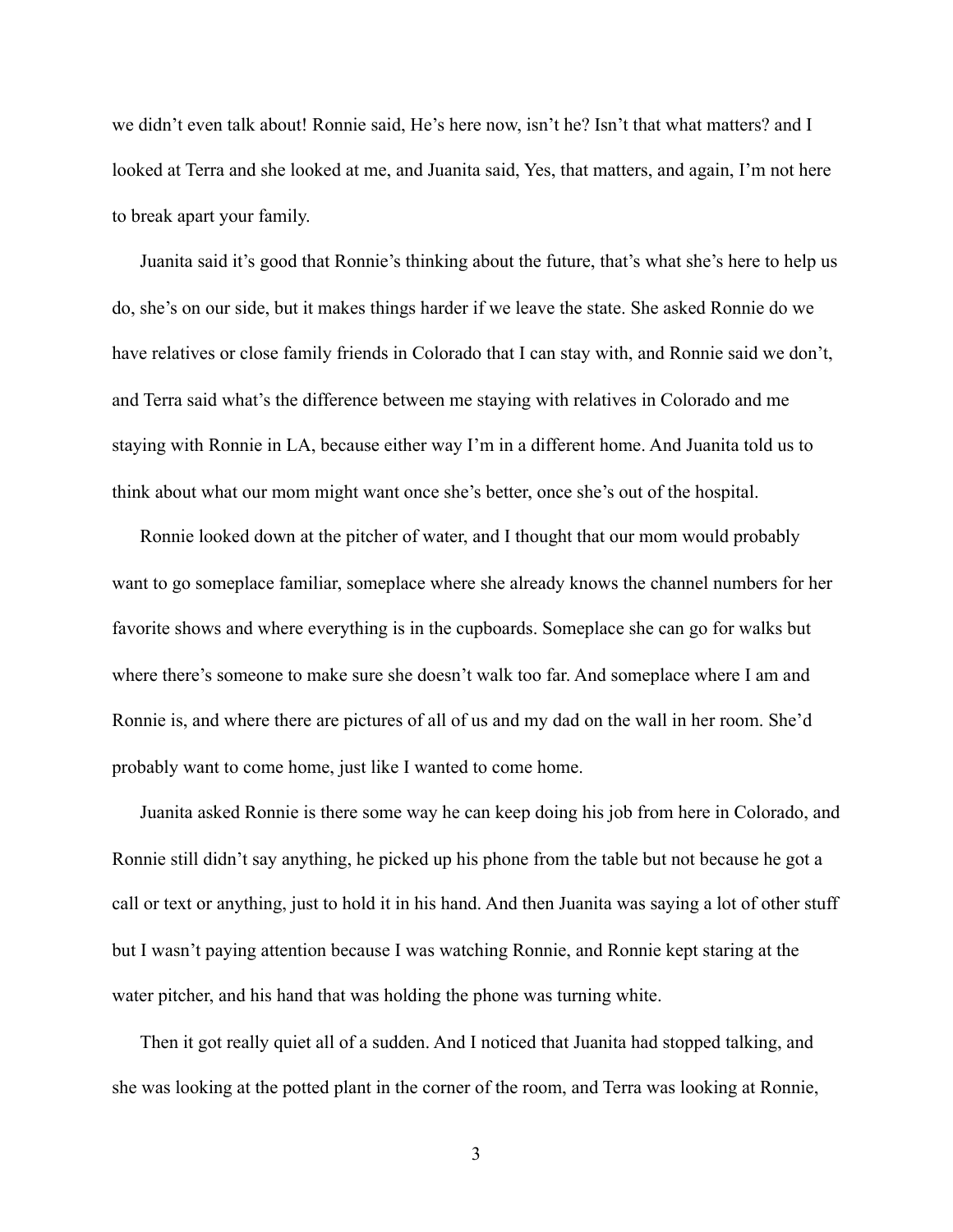and Ronnie was looking at the water pitcher, and it was almost like we were in space, we were in a vacuum and everything was silent and floating. And the sun was coming through the Windexclear windows of our living room and there were little pieces of dust floating in the sunbeams, and I thought, isn't it interesting that a couple of weeks ago Ronnie was in LA and I didn't even know I had a Terra, and now the three of us are sitting together on the same sofa for the first time, and we all have the same dad and we're all here because of my dad, he brought us all together, even after he died . . . and I looked at Terra and I looked at Ronnie and I saw the same green eyes, and it felt like our dad was there in the room with us too, not like a ghost or anything, not watching us, but everywhere. He was in Ronnie and Terra's eyes and he was in their faces and their skin and hair, and he was in my face and my skin and hair and these are like his shadows, they're how we know he existed, that he was real, and he used to walk around on the carpet in the living room and drink from the same water glasses and those are shadows also, and his back- and butt-prints were still in the Lay-Z-Boy where Juanita was sitting, that's a shadow too! And if I'm still seeing them, still seeing his shadows, still learning things from Terra and Ronnie and the Internet about him that I didn't know before, then, doesn't that mean that even though he died there's something about him that keeps living? That there's something fourdimensional, a tesseract, that never dies and we can never really see, and what if . . . what if these things I've been trying to figure out, like the meaning of love and bravery and truth, what if the reason they're so hard to see is because they're ALSO tesseracts. What if they're the SAME tesseract? What if the times when we feel love and act brave and tell the truth are all the times we're four-dimensional, the times we're as big and everywhere as the cosmos, the times when we remember, like, REALLY remember, really KNOW, that we're made of starstuff and we're

4